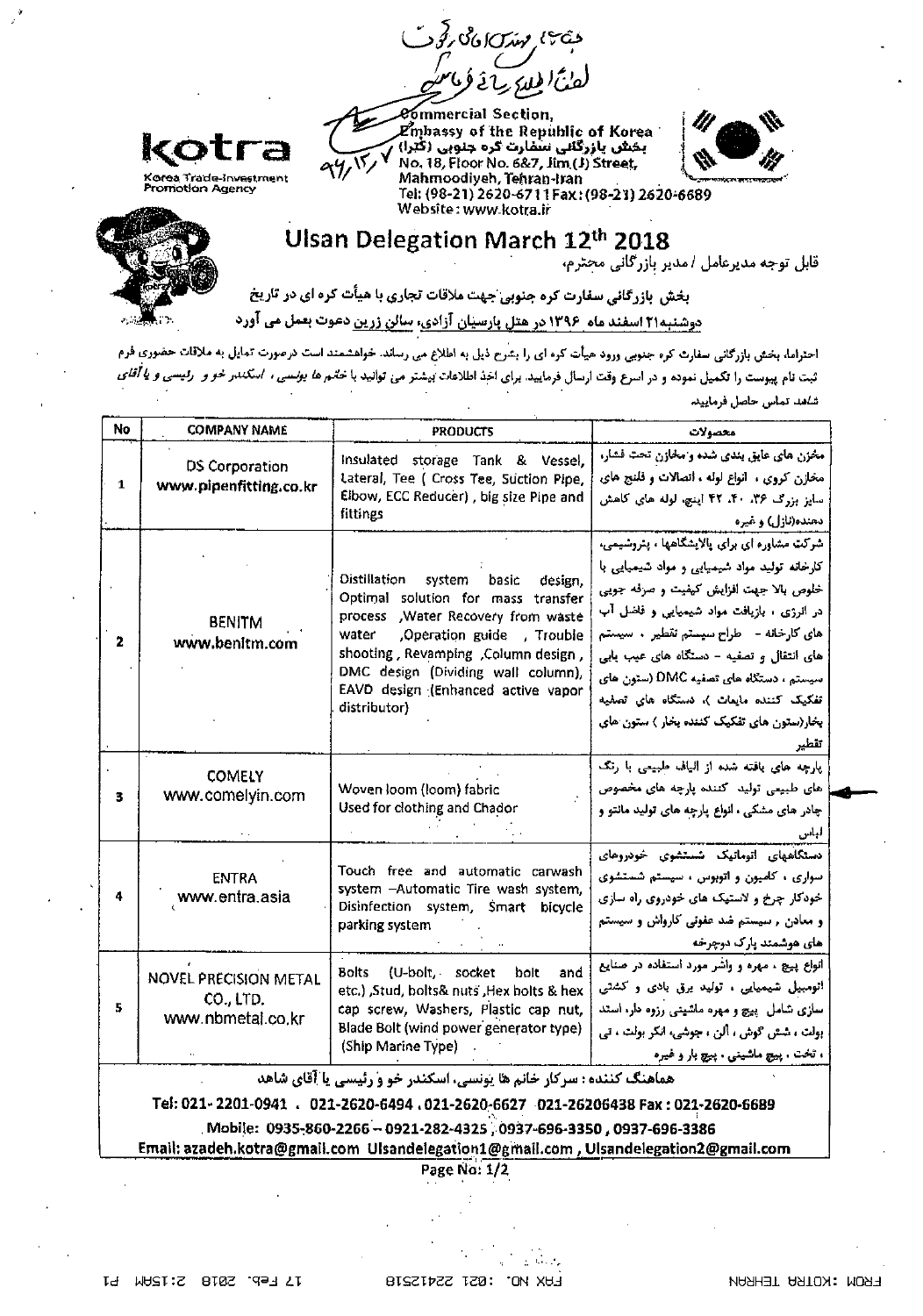

ملامّات تچاری با هیات کره ای در تاریخ دوشنبه ۲۱ اسفند ماه ۱۳۹۶ در هتل پارسیان آزادگ، سالن



| No           | <b>COMPANY NAME</b>                                      | <b>PRODUCTS</b>                                                                                                                                                                                                                                                         | محصولات                                                                                                                                                                                                                                            |
|--------------|----------------------------------------------------------|-------------------------------------------------------------------------------------------------------------------------------------------------------------------------------------------------------------------------------------------------------------------------|----------------------------------------------------------------------------------------------------------------------------------------------------------------------------------------------------------------------------------------------------|
| 6.           | LEBE INDUSTRIAL Co., LTD<br>www.lebeind.co.kr            | Aviation Fuel Filter Separator, Fuel fine<br>filter and pre-filter, High Pressure Air<br>Filter, Fuel Purification Unit, filter<br>package& housing, strainer, Basket<br>strainers type, cone type. Valves,<br>vehicle filter, , water purification<br>system(IND,HOME) | اتوع سيستم تصفيه خانه ، فيلثر هاى مخصوص<br>خنایع نفث ، گاز و کارخانه های مواد شیمیایی .<br>فیلتر های آب ، هوا و کاز برای انواع خودروها،<br>سیستم تعفیه آب ( خانگی و صنعتی) ، انواع<br>مختلف فيلتر آب براى تصفيد أب أشاميدنى                        |
| 7            | <b>GMT (GOLDEN METAL)</b><br>Co., Ltd.<br>www.gmttool.kr | Heat Exchanger Tool, Industrial<br>boiler Tool, Floating Reamer Holders,<br>Solid Carbide Drills, Special Tool                                                                                                                                                          | سر منه های مخصوص تولید مبدل های حرارتی ،<br>و دیگ بخار عبنعتی – دستگاه برش لوله های<br>تولید میدل حرارتی، مته های ماشین کاری برای<br>تولید حفره های دقیق و هم اندازد . مته از جنس<br>كاربيد                                                        |
| $\mathbf{g}$ | SUNWOO HIGHTECH CO.<br>LTD.                              | Pneumatic overflow control device,<br>Pneumatic overflow sensor and related<br>parts as ground terminals, air vents,<br>valves                                                                                                                                          | دستگاه کنترل سرریز یتومانیک جهت خودورهای<br>تانکر دار و کامپون های حمل مواد مایع شامل<br>ستسور كنتزل سرريز ينومانيك و قطعات مرتبط<br>از جمله دریچه سنمور هوا، شیر کنترل دستی .<br>شیر تفییر جهت ، فشار سنج ، انواع کنتاکتور<br>إ چند منظوره اوغیر» |
| 9            | WONJIN TECH CO., LTD                                     | Shaft-Manual Control, Gulde-Inlet<br>Valve, Lever-Assy, Detent (Automotive<br>Transmission part and engine part)                                                                                                                                                        | قطعات خودرو-گهربکس دستی ۶ سرعته ،<br>راهنمای سوپاپ ، مجموعه آهرم دندانه دار                                                                                                                                                                        |
| 10           | ACE&E Co., Ltd.<br>www.kacene.co.kr                      | Water treatment chemicals, PSA &<br>adhesives for protection film,<br>Defoamer (water treatment), Cleaning<br>agents for pipes                                                                                                                                          | مواد شیمیایی تصفیه آب، چسب برای اصفحه<br>محافظ ، شوينده ها(مخصوص لوله ها)                                                                                                                                                                          |

محل برگزارف :هتل پارسیان آزادف

تهران ، بزرگراه شـهید چمران ، تقاطع یادگار امام (ره)، هتل پارسیان آزادک – سالن زرین

نكات قابل توجه:

- .<br>مترجم فارسـی کره اف جهت تسـهیل ملاقات د*ر جلسـه* بضورت رایگان حضور دارند.<br>مشـارکت در ملاقات تجارف برای شـرکتهای ایرانبی کاملا *رایگان* مبی باشـد.  $\bullet$ 
	- - از ہدیرش مراجعین ہدون ثبت نام اولیه معذوریم.



خانم ما پولسی، اسکندر خو و رئیسی یا آقای شاهد مماهنگ کنا Tel: 021-2201-0941 . 021-2620-6494 .021-2620-6627 021-26206438 Fax: 021-2620-6689 Mobile: 0935-860-2266 - 0921-282-4325 , 0937-696-3350 , 0937-696-3386 Email: azadeh.kotra@gmail.com Ulsandelegation1@gmail.com , Ulsandelegation2@gmail.com

Page No. 2/2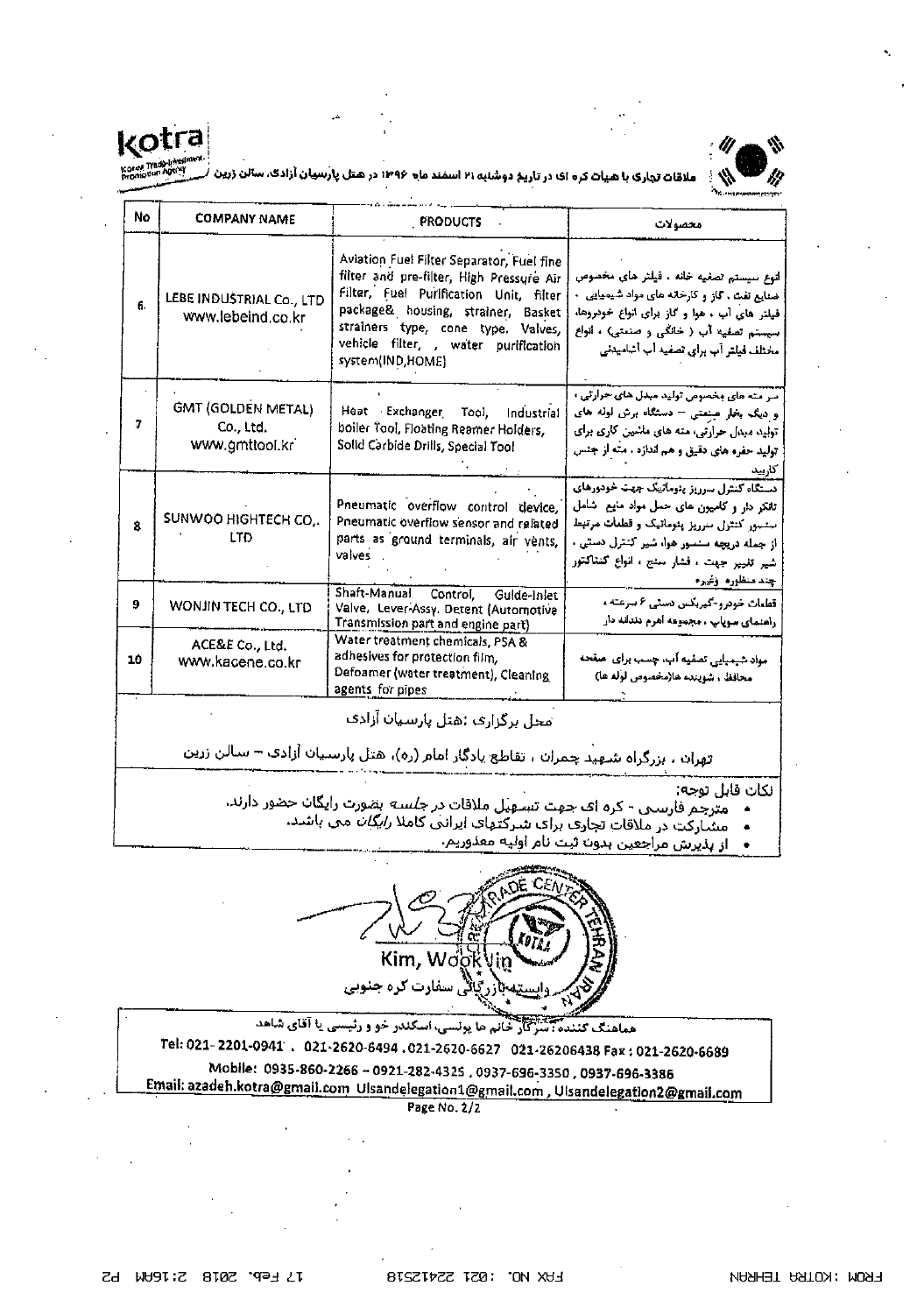

Korea Trade-Investment **Promotion Agency** 

فرم ثبتشركت ايرانى

بسیارفوری است

**Commercial Section,** Embassy of the Republic of Korea<br>Unit6&7, No.18, Jim Alley, Mahmoudieh, Tehran, fran Tel: (98-21) 2620-6711 Fax: (98-21) 2620-6689, 2620-6698 Website: www.kotra.ir

## **Ulsan Delegation March 12, 2018**

موضوع: ملاقات با شرکت هاک کره جنوبی دوشنبه ۲۱ اسـفند ۱۳۹۶<br>- محل برگزاری : هتل پارسـیان آزادک ، سالن زرین

با سلام ،

احتراماً خواهشمند است دستور فرمائید در اسرع وقت فرم ذیل را خوانا وبه زبان انگلیستی تکمیل نموده و به<br>شماره نمایر ۲۶۲۰۶۶۸۹ ارسال گردد. صمناً اطلاعات شرکت شما کاملاً محرمانه تلقی شده و به هیچ سازمان <u>و یا نهاد دولتی ایرانی اعلام نمو، گردد.</u>

| Company Name                                                                                                                                                                |                                |                                                              |                  |  |  |  |
|-----------------------------------------------------------------------------------------------------------------------------------------------------------------------------|--------------------------------|--------------------------------------------------------------|------------------|--|--|--|
| Tel.                                                                                                                                                                        |                                |                                                              |                  |  |  |  |
| Mobile                                                                                                                                                                      |                                |                                                              |                  |  |  |  |
| Fax                                                                                                                                                                         |                                |                                                              |                  |  |  |  |
| <b>Address</b>                                                                                                                                                              |                                |                                                              |                  |  |  |  |
| Contact Person / Position                                                                                                                                                   |                                |                                                              |                  |  |  |  |
| E-mail                                                                                                                                                                      |                                |                                                              |                  |  |  |  |
| Website                                                                                                                                                                     |                                |                                                              |                  |  |  |  |
| Established Year                                                                                                                                                            |                                |                                                              | No. of employees |  |  |  |
| Field of Business                                                                                                                                                           | □Manufacturer □Importer □ Shop |                                                              |                  |  |  |  |
| Annual Turnover In US\$<br>سرمایه در گردش تقریبی سالانه شرکت به دلار                                                                                                        |                                |                                                              |                  |  |  |  |
| Main importing Countries                                                                                                                                                    |                                |                                                              |                  |  |  |  |
| Main<br>product of Import<br>andl<br>business                                                                                                                               |                                |                                                              |                  |  |  |  |
| Do you have Business experience<br>with Korean companies? If yes,<br>please indicate name and product                                                                       |                                |                                                              |                  |  |  |  |
| Please indicate the companies which<br>you want to have meeting<br> لطفا ردیف با نام شرکتهایی را که علاقمند به<br><u>ملاقات هستین از لیست هیات انتخاب و ذکر نمایید</u>      |                                |                                                              |                  |  |  |  |
| I declare that the statements made in this form are true and correct to the best of my knowledge and bellef.                                                                |                                |                                                              |                  |  |  |  |
| Name & Surname<br>نام و نام خانوادگی<br>تكميل كننده فرم                                                                                                                     |                                | Company Stamp and Signature<br>مهر و امضا شرکت ثبت نام کننده |                  |  |  |  |
| Position in the company<br>سمت تكميل كننده فرم                                                                                                                              |                                |                                                              |                  |  |  |  |
| Tel: 021-2201-0941<br>021-2620-6494 . 021-2620-6627 021-26206438 Fax: 021-2620-6689<br>Email: azadeh.kotra@gmail.com Ulsandelegation1@gmail.com, Ulsandelegation2@gmail.com |                                |                                                              |                  |  |  |  |